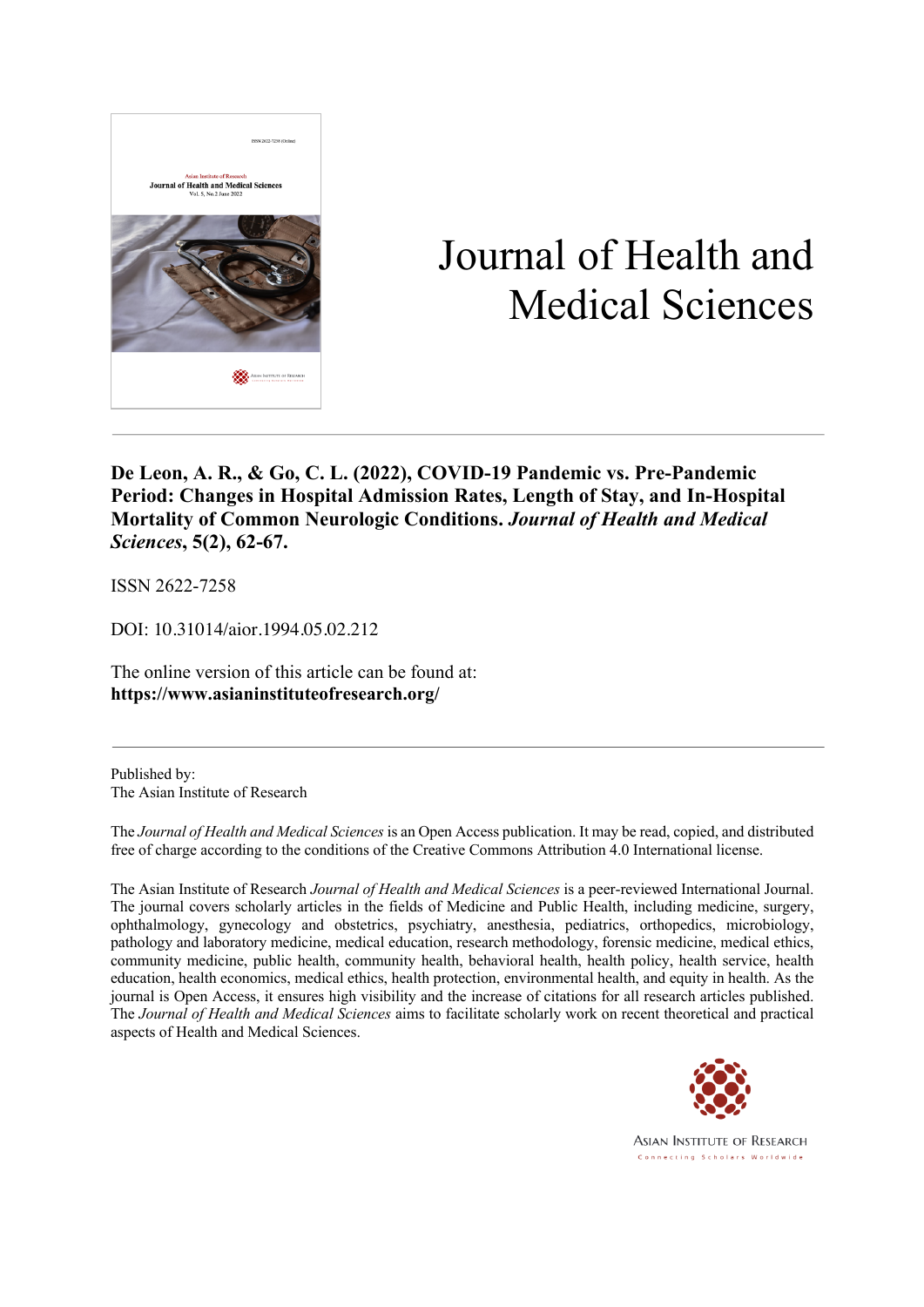

# COVID-19 Pandemic vs. Pre-Pandemic Period: Changes in Hospital Admission Rates, Length of Stay, and In-Hospital Mortality of Common Neurologic Conditions

Alessandra R. De Leon<sup>1</sup>, Criscely L. Go<sup>2</sup>

<sup>1,2</sup> Department of Neurology, Jose R. Reyes Memorial Medical Center, Manila, Philippines

Correspondence: Alessandra R. De Leon, Department of Neurology, Jose R. Reyes Memorial Medical Center, Rizal Avenue, Sta. Cruz, Manila, Philippines. Telephone Number – (02) 711-9491 loc 292. Mobile Number - +639054400643. Email: alessandra.deleon03@gmail.com

# **Abstract**

Background and Objective: COVID-19 pandemic caused massive adjustments to healthcare systems in the country. This study determined the change in hospital admission rates, length of hospital stay and in-hospital mortality of common (non-COVID related) neurologic conditions during the COVID-19 pandemic and prepandemic period. Methods: The study utilized a retrospective cross-sectional study of patients admitted under the Department of Neurology at Jose R. Reyes Memorial Medical Center from the period of March 2019 to March 2020 (pre-pandemic group), and April 2020 to April 2021 (COVID-19 pandemic). Admission rates, length of stay and in-hospital mortality were calculated for cerebrovascular diseases, CNS infections, CNS neoplasms and Seizure disorders. Results: There were 1090 admissions from April 2019 to March 2020 and 393 admissions from April 2020 to March 2021 with an over-all decline of 63%. During the pandemic, the duration of hospital stay was longer for CNS neoplasms. Duration of hospital stay for cerebrovascular disease, CNS infection, and seizure disorders were not significantly different. There was an increase in over-all in hospital mortality from 22.75% to 26.46% with significant increase in the case fatality rate of cerebrovascular diseases. Conclusion: We observed a large decline in the over-all admission rate and longer hospital stays. The over-all in-hospital mortality rate also increased during the pandemic period.

**Keywords:** COVID-19, Admission Rate, Length of Stay, Mortality Rate, Cerebrovascular Diseases, CNS Infection, CNS Neoplasm, Seizure Disorders

# **1. Introduction**

Coronavirus Disease 2019 (COVID-19) is caused by a novel strain of coronavirus (SARS-CoV 2) and first emerged in Wuhan, China in December 2019. Since then, it has affected millions of people worldwide and on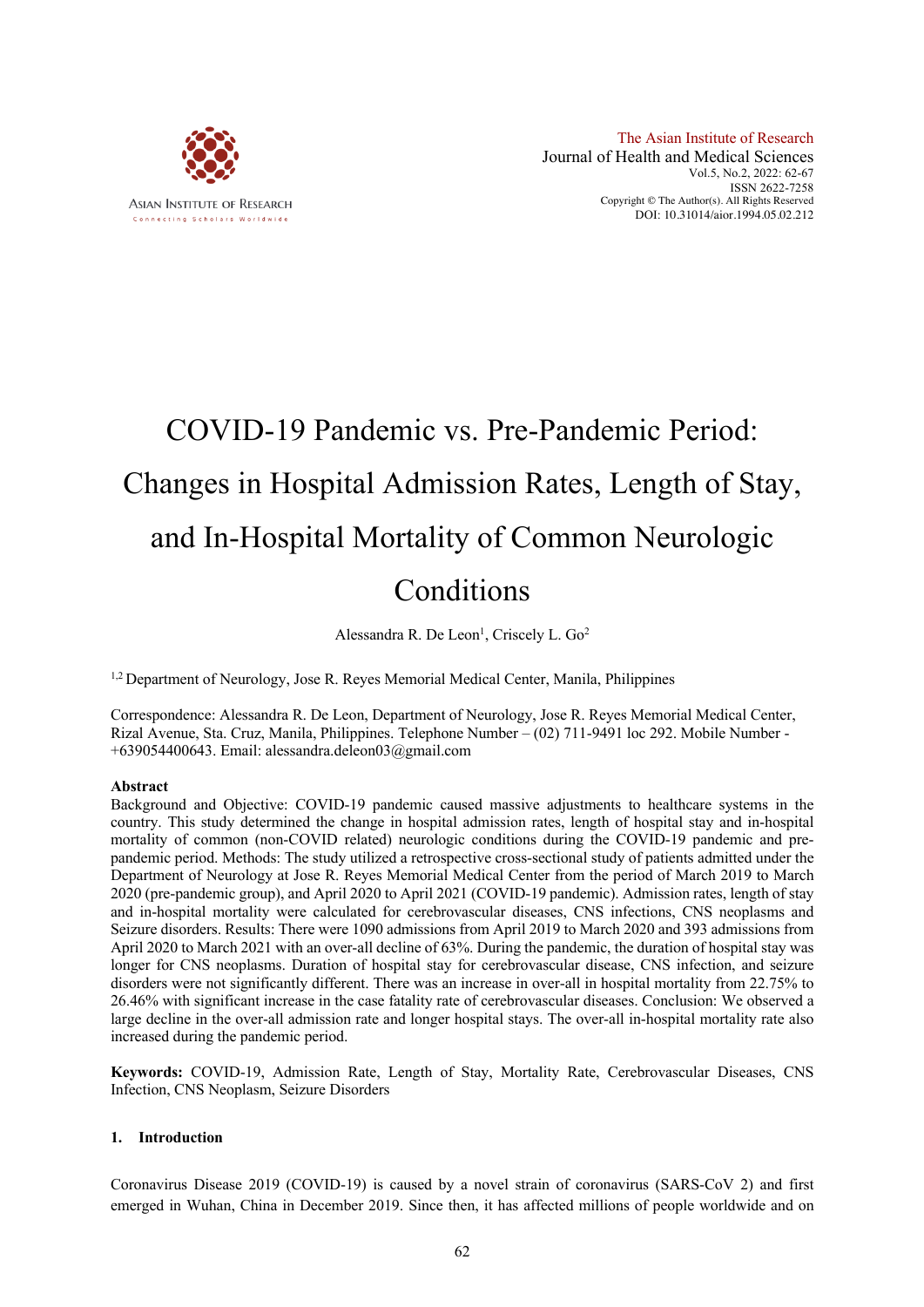March 11, 2020, the World Health Organization declared the disease outbreak as a pandemic (WHO announces COVID-19 outbreak a pandemic, 2020).COVID-19 has been associated with various clinical manifestations with a wide spectrum of severity. SARS-CoV-2 primary attacks the lower respiratory system causing viral pneumonia, but it may also affect the heart, gastrointestinal system, liver, kidney, and central nervous system (Zhang, et al., 2020).

The first case of COVID-19 in the Philippines was reported on January 30, 2020 and as of March 7, 2020, there were already reports on local transmission of the disease. Luzon was placed under a state of enhanced community quarantine on March 16, 2020 and travel was restricted for most people except for healthcare workers, security services, and those involved in essential goods and services (COVID-19 in the Philippines, 2021). By then end of January 2021, the total number of confirmed cases in the country reached 525,618 where approximately 40% of these cases came from the National Capital Region (NCR) (COVID-19 pandemic: Latest situation in the Philippines – June 2021, 2021).

The imposition of lockdown and quarantine measures throughout the country not only has economic and political implications but also greatly affected the healthcare delivery systems. This unprecedented situation has led to immense pressure to re-organize and adapt quickly to the growing pandemic. Hospitals constructed isolation rooms, rolled out safety measures for healthcare workers and patients - including but not limited to social distancing and the use of personal protective equipment. However, the risk of health systems being overwhelmed poses a great concern to low and middle income countries with limited capacities.

Predicting hospital bed demand and understanding how long each patient may require hospitalization, may provide evidence for decision-making, contingency planning and allocation of resources. This requires an estimate of the number of patients requiring hospitalization and an estimate of how long each person will require hospital care in order to use and manage the limited resources our health systems have (Rivera-Rodriguez & Urdinola, 2020). Therefore, this study aims to determine if there is a significant change between the rates of admission, length of hospital stay and in-hospital mortality of common neurologic conditions (non-COVID related) requiring immediate care such as CNS infections, cerebrovascular diseases, seizures, and CNS neoplastic diseases.

# **2. Methods**

# *2.1 Study design and data collection*

The study utilized a retrospective cross-sectional study of patients admitted under the Department of Neurology of Jose R. Reyes Memorial Medical Center from the period of March 2019 to March 2020 to represent the pre-COVID pandemic group, and patients admitted from April 2020 to April 2021 to represent the COVID pandemic group. Jose R. Reyes Memorial Medical Center is a DOH-retained tertiary hospital that has been one of the country's brain center, catering to thousands of patients with neurologic diseases annually.

The subjects were composed of non-COVID patients admitted and diagnosed with CNS infections, cerebrovascular diseases, seizures and CNS neoplasm from the period of April 2019 to March 2020 to represent the pre-pandemic group, and patients admitted from April 2020 to March 2021 to represent the COVID group. The total number of cases included in the study is based on the total number of admissions under the Neurology Department for the covered time period.

# *2.2 Statistical analyses and outcomes*

Descriptive statistics were used to summarize the general and clinical characteristics of the participants. Frequency and proportion were used for categorical variables. Shapiro-Wilk test was used to determine the normality distribution of continuous variables. Continuous quantitative data that met the normality assumption was summarized using mean and standard deviation (SD), while those that do not were described using median and range. Continuous variables were compared using the Mann-Whitney U test was used. For categorical variables, chi-square test was used to compare the outcomes. All valid data were included in the analysis. Null hypothesis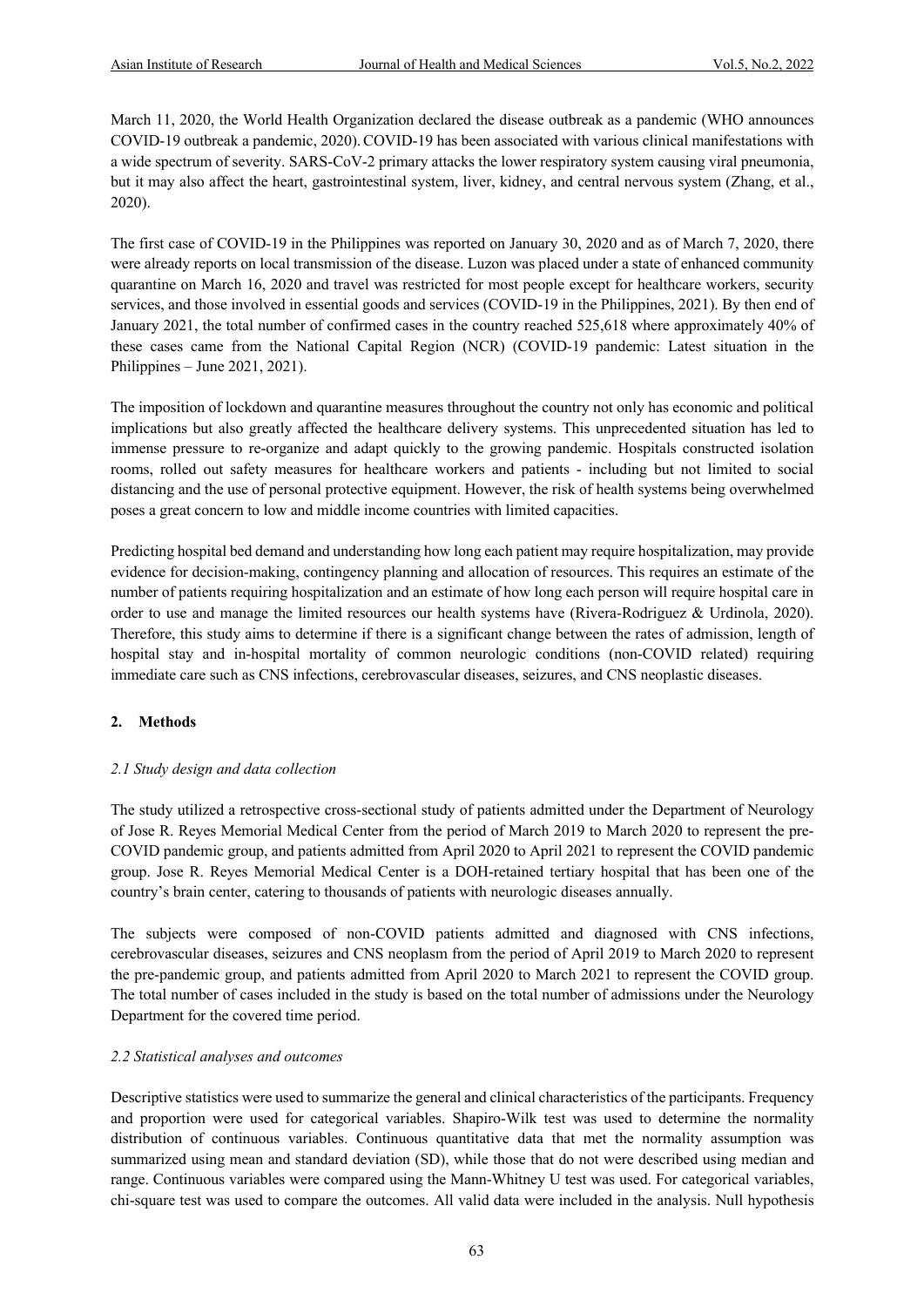was rejected at 0.05α-level of significance. STATA 15.0 (StataCorp SE, College Station, TX, USA) was used for data analysis.

*2.3 Ethical Approval*

This study was reviewed and approved by the Institutional Review Board at Jose R. Reyes Memorial Medical Center (IRB No. 2021-084).

# **3. Results**

There were 1090 admissions from April 2019 to March 2020 (pre-pandemic period) and 393 admissions from April 2020 to March 2021 (pandemic period) with an over-all decline of 63%. The census of patient admissions was lower during the four quarters of the COVID-19 pandemic period compared to corresponding quarters of the pre-pandemic period. The greatest differences were with the corresponding  $2<sup>nd</sup>$  and  $3<sup>rd</sup>$  quarters of the two durations (Figure 1).



Figure 1: Census of neurology department admissions: a) quarterly; b) monthly.

Patients' characteristics of age (median [range]: 54 [20-97] years vs. 54 [19-91] years), male composition (61% vs. 58%), prevalence of cerebrovascular disease (87% vs. 88%) or CNS infection (4% vs. 5%) as primary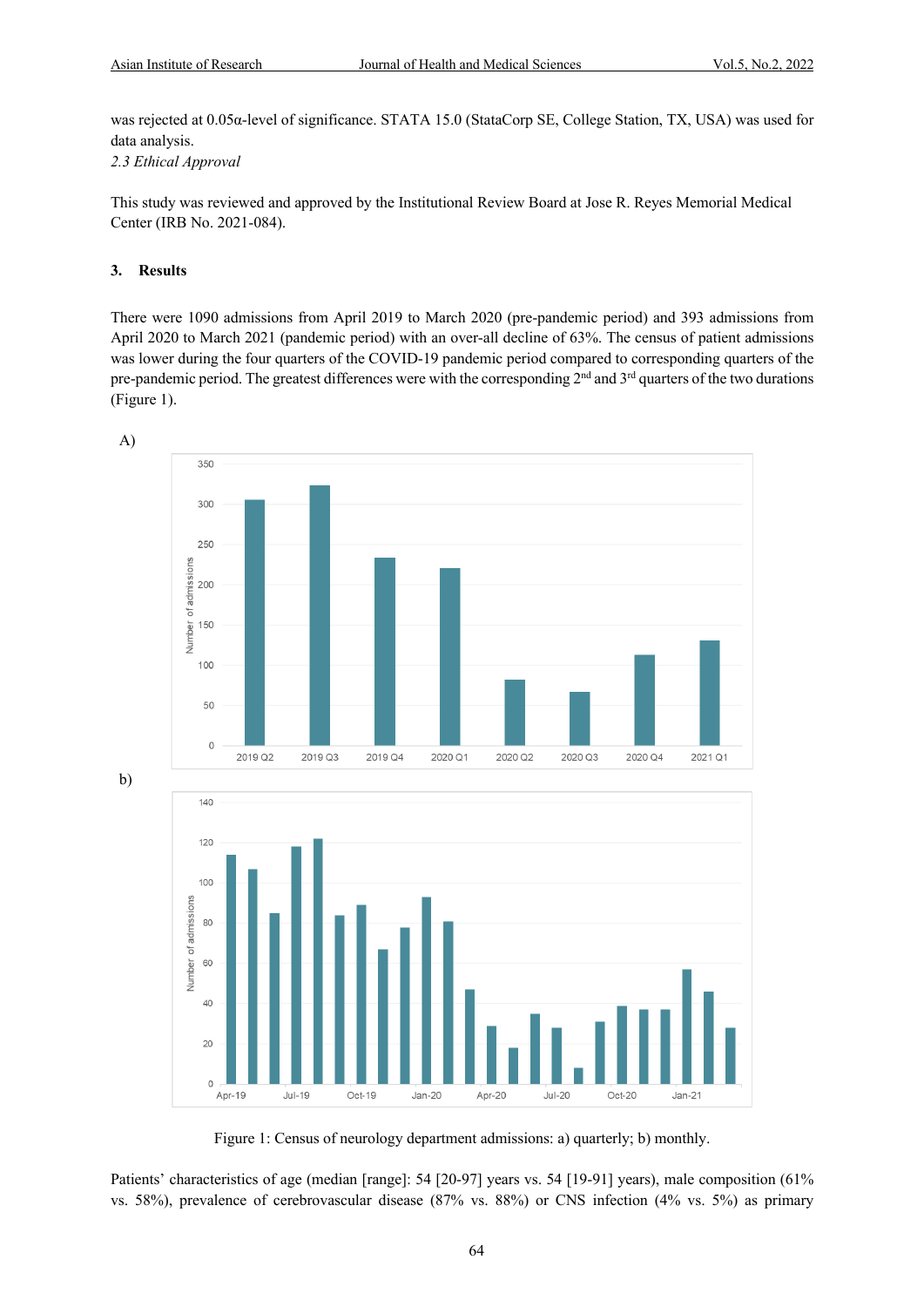diagnosis, and total length of stay (median [range]: 6 [0-165] days vs. 6 [0-110] days) were not found to significantly differ between the two considered durations (Table 1). On the other hand, there were significantly less CNS neoplasms (3% vs. 6%) and more seizure disorders (5% vs. 3%) diagnosed after the onset of COVID-19 pandemic.

| Table 1: Demographic and clinical profile of patients |                               |              |                        |                   |  |  |  |
|-------------------------------------------------------|-------------------------------|--------------|------------------------|-------------------|--|--|--|
|                                                       | All                           | Pre-COVID-19 | <b>COVID-19 Period</b> | $\boldsymbol{P}$  |  |  |  |
|                                                       | $(n=1483)$                    | $(n=1090)$   | $(n=393)$              |                   |  |  |  |
|                                                       | Median (Range); Frequency (%) |              |                        |                   |  |  |  |
| Age, years                                            | 54 (19-97)                    | 54 (20-97)   | 54 (19-91)             | $.243*$           |  |  |  |
| <b>Sex</b>                                            |                               |              |                        | $.346^{\dagger}$  |  |  |  |
| Male                                                  | 890 (60.01)                   | 662 (60.73)  | 228 (58.02)            |                   |  |  |  |
| Female                                                | 593 (39.99)                   | 428 (39.27)  | 165 (41.98)            |                   |  |  |  |
| Primary neurologic                                    |                               |              |                        |                   |  |  |  |
| diagnosis                                             |                               |              |                        |                   |  |  |  |
| Cerebrovascular                                       | 1297 (87.46)                  | 953 (87.43)  | 344 (87.53)            | $.959^{\dagger}$  |  |  |  |
| disease                                               |                               |              |                        |                   |  |  |  |
| CNS infection                                         | 65 (4.38)                     | 46(4.22)     | 19(4.83)               | .610 <sup>†</sup> |  |  |  |
| CNS neoplasm                                          | 74 (4.99)                     | 63 (5.78)    | 11(2.80)               | $.020^{\dagger}$  |  |  |  |
| Seizure disorder                                      | 47(3.17)                      | 28(2.57)     | 19(4.83)               | $.028^{\dagger}$  |  |  |  |
| Hospital stay, days                                   | $6(0-165)$                    | $6(0-165)$   | $6(0-110)$             | $.501*$           |  |  |  |

The pre COVID-19 period includes April 2019 to March 2020, while the COVID-19 period covers April 2020 to March 2021.

Statistical tests used: \* - Mann-Whitney U test; † - Chi-square test.

Lengths of hospital stay of patients admitted primarily for cerebrovascular disease, CNS infection, or seizure disorder were comparable during the pre-COVID-19 and COVID-19 pandemic times (Figure 2, Table 1.1). Hospital stay among cases with CNS neoplasm appeared to be longer during the pandemic period than prior to it.



Figure 2: Lengths of hospital stay before and during COVID-19 pandemic, by primary neurologic diagnosis.

The median length of hospital stay per neurologic disease class is in Table 1.1. During the pandemic, the median duration of hospital stay was longer for CNS neoplasms (28 versus 11 days,  $p = 0.028$ ). The duration of hospital stay for cerebrovascular disease, CNS infection, and seizure disorder were not significantly different for the two periods (Table 1.1).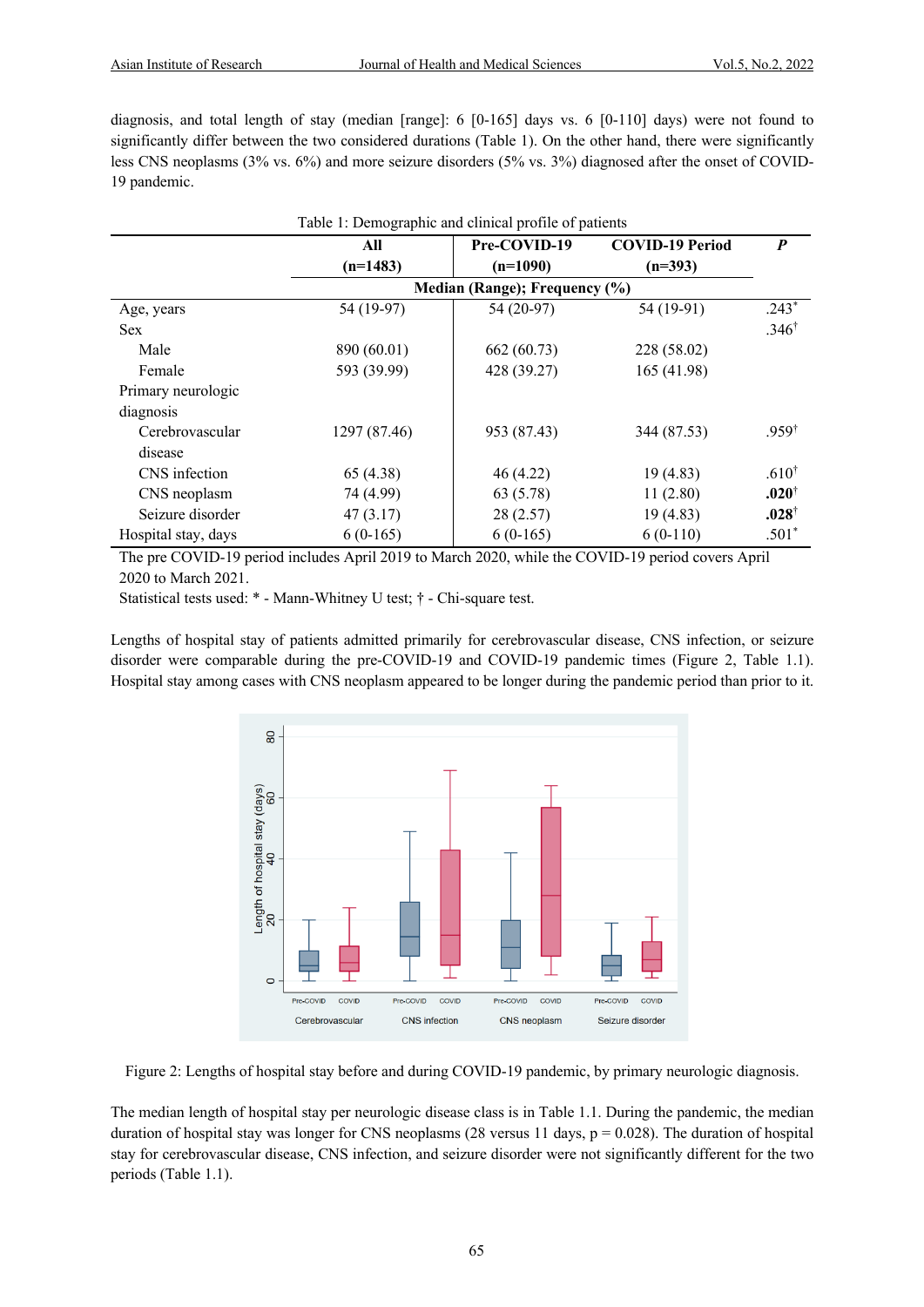| Table 1.1. Length of hospital stay per heurologic disease |                       |                        |      |  |  |  |  |
|-----------------------------------------------------------|-----------------------|------------------------|------|--|--|--|--|
|                                                           | Pre-COVID-19          | <b>COVID-19 Period</b> |      |  |  |  |  |
|                                                           | <b>Median (Range)</b> |                        |      |  |  |  |  |
| Length of hospital stay, days                             |                       |                        |      |  |  |  |  |
| Cerebrovascular disease                                   | $5(0-165)$            | $6(0-75)$              | .626 |  |  |  |  |
| CNS infection                                             | $14.5(0-94)$          | $15(1-110)$            | .863 |  |  |  |  |
| CNS neoplasm                                              | $11(0-92)$            | $28(2-64)$             | .028 |  |  |  |  |
| Seizure disorder                                          | $5(0-20)$             | $7(1-21)$              | .333 |  |  |  |  |

Table 1.1: Length of hospital stay per neurologic disease

Statistical test used: Mann-Whitney U test

In-patient mortality rate was higher among neurologic admissions after onset of COVID-19 pandemic (26.46%) than before it (22.75%), although this was not significantly different between the two groups (Table 2). This increase in mortality was driven by the rise in case fatality rate for cerebrovascular diseases (from 20.88% to 27.62%), even though death rates for CNS infections (from 39.13% to 31.58%), CNS neoplasms (42.86% to 18.18%), and seizure disorders (from 14.29% to 5.26%) were lower during the COVID-19 pandemic than at prepandemic. The case fatality rate for cerebrovascular disease was markedly higher during the pandemic, at 27.62%  $(95\% \text{ CI } 22.96 \text{ to } 32.67\%, \text{ p} = 0.013).$ 

| Table 2: Case fatality rate, by primary neurologic disease |                                        |                     |                        |      |  |  |
|------------------------------------------------------------|----------------------------------------|---------------------|------------------------|------|--|--|
|                                                            | All                                    | Pre-COVID-19        | <b>COVID-19 Period</b> | P    |  |  |
|                                                            | Frequency; Case fatality in % [95% CI] |                     |                        |      |  |  |
| Total $(n=1483)$                                           | 352:                                   | 248:                | 104:                   | .147 |  |  |
|                                                            | 23.74 [21.59-25.99]                    | 22.75 [20.29-25.36] | 26.46 [22.17-31.12]    |      |  |  |
| Cerebrovascular disease                                    | 294:                                   | 199:                | 95:                    | .013 |  |  |
| $(n=1297)$                                                 | $22.67$ [20.41-25.05]                  | 20.88 [18.34-23.60] | 27.62 [22.96-32.67]    |      |  |  |
| CNS infection $(n=65)$                                     | 24:                                    | 18:                 | 6:                     | .778 |  |  |
|                                                            | 36.92 [25.28–49.80]                    | 39.13 [25.09-54.63] | 31.58 [12.58-56.55]    |      |  |  |
| CNS neoplasm $(n=74)$                                      | 29:                                    | 27:                 | 2:                     | .183 |  |  |
|                                                            | 39.19 [28.04-51.23]                    | 42.86 [30.46-55.95] | 18.18 [2.28-51.78]     |      |  |  |
| Seizure disorder $(n=47)$                                  | 5:                                     | 4:                  | l;                     | .635 |  |  |
|                                                            | $10.64$ [3.55-23.10]                   | 14.29 [4.03-32.67]  | $5.26$ [0.13-26.03]    |      |  |  |

# Table 2: Case fatality rate, by primary neurologic disease

# **4. Discussion**

The pandemic has caused a serious strain on the healthcare system not only in the Philippines but also worldwide. Since the detection of the first case of COVID-19 in the Philippines, the healthcare system adjusted its resources to cater to both COVID-19 patients and other diseases. However, this resulted to postponement of elective procedures, out-patient department closure, shift from face-to-face out-patient clinic to teleconsultation and reducing the over-all bed capacity to follow the imposed health protocols.

A large decline in admissions was noted during pandemic period and one reason could be the reduced bed capacity. As hospitals dedicate certain wards as isolation wards and to ensure adequate spacing between beds, the number of beds was markedly reduced. This was similar to other medical conditions and hospitals as reported in other countries. In one study done in Qatar, there was a decline of 5% to 75% drop in their over-all admissions, together with a drop in the number of elective and non-elective cases. Also, about 9%–58% decline was observed in admissions for acute appendicitis, acute coronary syndrome, stroke, bone fractures, cancer, and live births (Baum & Schwartz, 2020). In the United States, a significant decline of 42% in over-all admissions were noted in the Department of Veterans affairs hospitals (Butt et al., 2020).

Other possible reasons could be the imposition of lockdowns and limited transportation options, and fear of going to hospitals due to fear of contracting the virus.